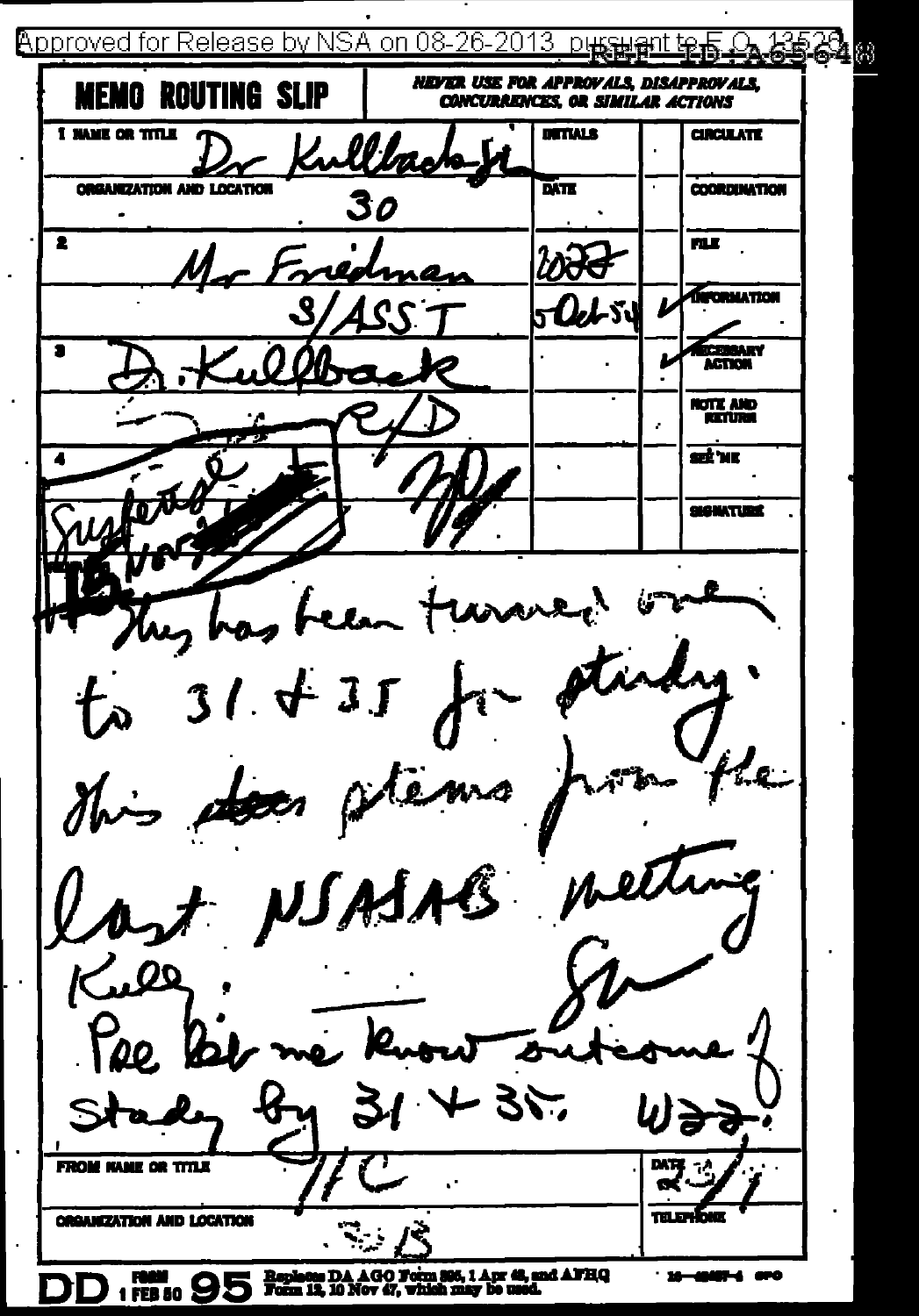August 26, 1954

### CODING AND DECODING MA.CHINE:

#### by A. M. Skellett

It is well known in the Art of Crystography to use a machine for coding and decoding a message, the principle of which is to scramble and unscramble the letters of the alphabet in a predetermined pattern which varies with time. The present invention is electronic and provides such a machine having no moving parts to the end that it may operate at extreme speeds. This extreme speed of operation is especially useful in deciphering a coded message since it provides for the trial of many combinations or scrambling patterns in a relatively short time.

Figure l shows an embodiment of the present invention in schematic form. Keys at the left are provided for the letters of the alphabet similar to teletypewriter keys. The original message is fed into the nachine here as one might type a message on a teletypewriter. These keys are each connected to an individual radio frequencyoscillator which is turned on when its key is depressed. Thus pressing key "A" will cause the "A" oscillator to send out radio waves. Each oscillator operates at a different frequency.

On the right hand side of the figure there is a corresponding number of receivers each turned to a different frequency. Each receiver is connected so as to operate a printing mechanism for a letter of the alphabet. This printing mechanism may be similar to that of the receiving machine of a teletypewriter. For simplicity, no attempt has been nade to show this whole mechanism but the solenoid arrangement shown at the output of each receiver represents the actuating mechanism for such a machine. There is one receiver tuned to each of the oscillator frequencies so that waves from one oscillator can be received on only one receiver. Now the tuning of the receivers is set according to the scrambling pattern.

 $-1 -$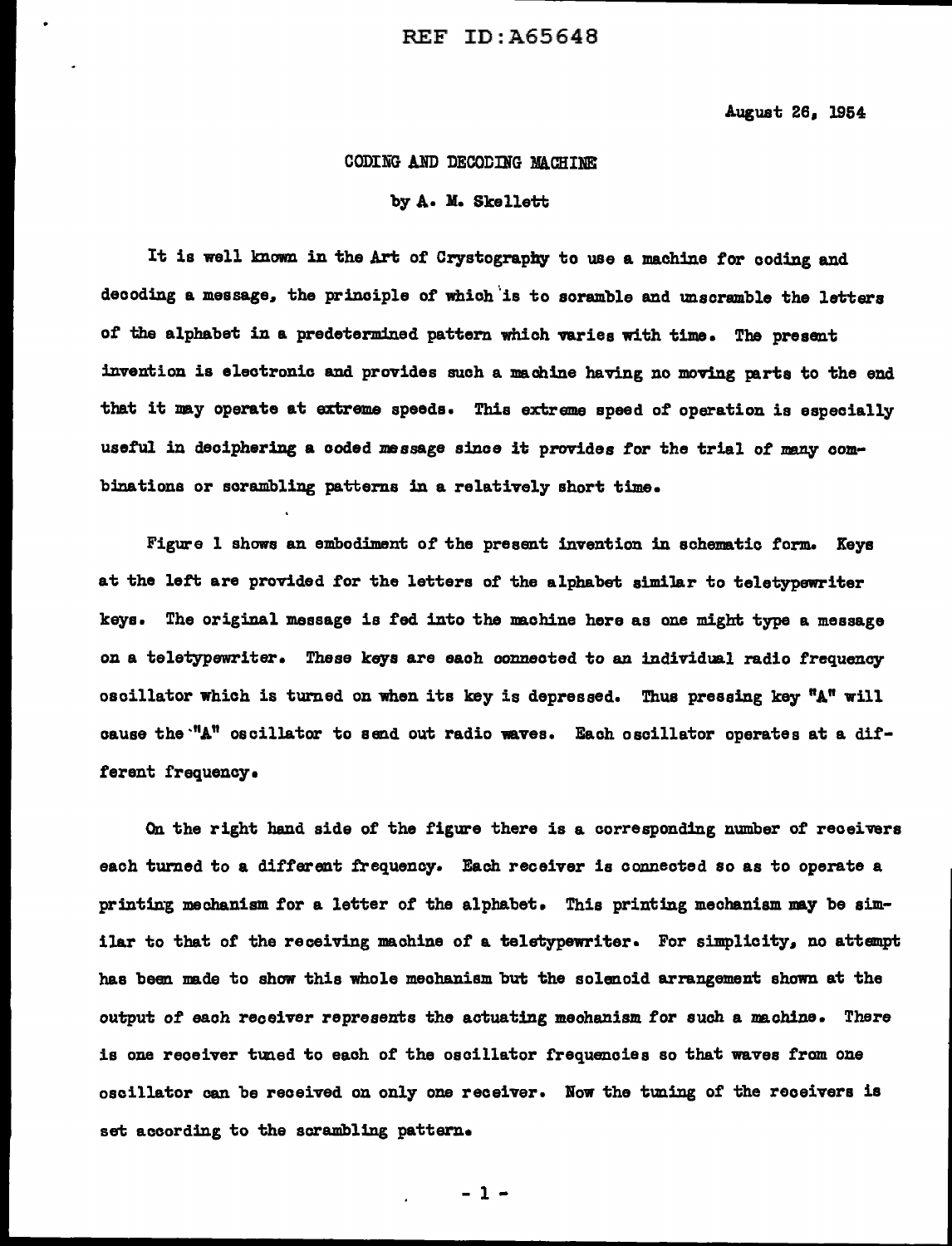In operation, when Key A is depressed, radio waves of frequency "A" are sent out. Only the second or "B" receiver is tuned to receive the A waves. Thus, the second receiver is actuated and the letter B is printed. Likewise, depression of the H Key, for example, results in the printing of letter F, etc.

Thus. it is seen that a message typed out on the input keys is printed in coded form with the letters scrambled in accordance with the pattern by which the receivers are tuned. Also, it is obvious that if the scrambling pattern is reversed, i.e., if the receivers are tuned to the reversed scrambling pattern, the coded message when typed on the input keys will be deciphered and the original message will be printed.

A message coded as above is fairly easy to decipher by well known methods. However, if the scrambling pattern is changed after each letter, it becomes extremely difficult to decipher the message. It remains to be shown how the pattern is varied with time.

We consider the receivers. They operate on the superheterodyne principle. The incoming frequency  $f_1$  is modulated by a beat frequency  $f_b$  supplied by the "beat frequency oscillator". This modulation gives a difference or intermediate frequency (i.£.) which goes through the i.f filter. The tuning of the receiver is provided by the tuning of the i.f. filter. By varying the beat frequency, the receiver is made receptive to correspondingly varying incoming frequencies.

Let us choose some values for the frequencies to better understand the operation. We will assume a beat frequency of one megacycle. We also assume that the oscillator

 $-2 -$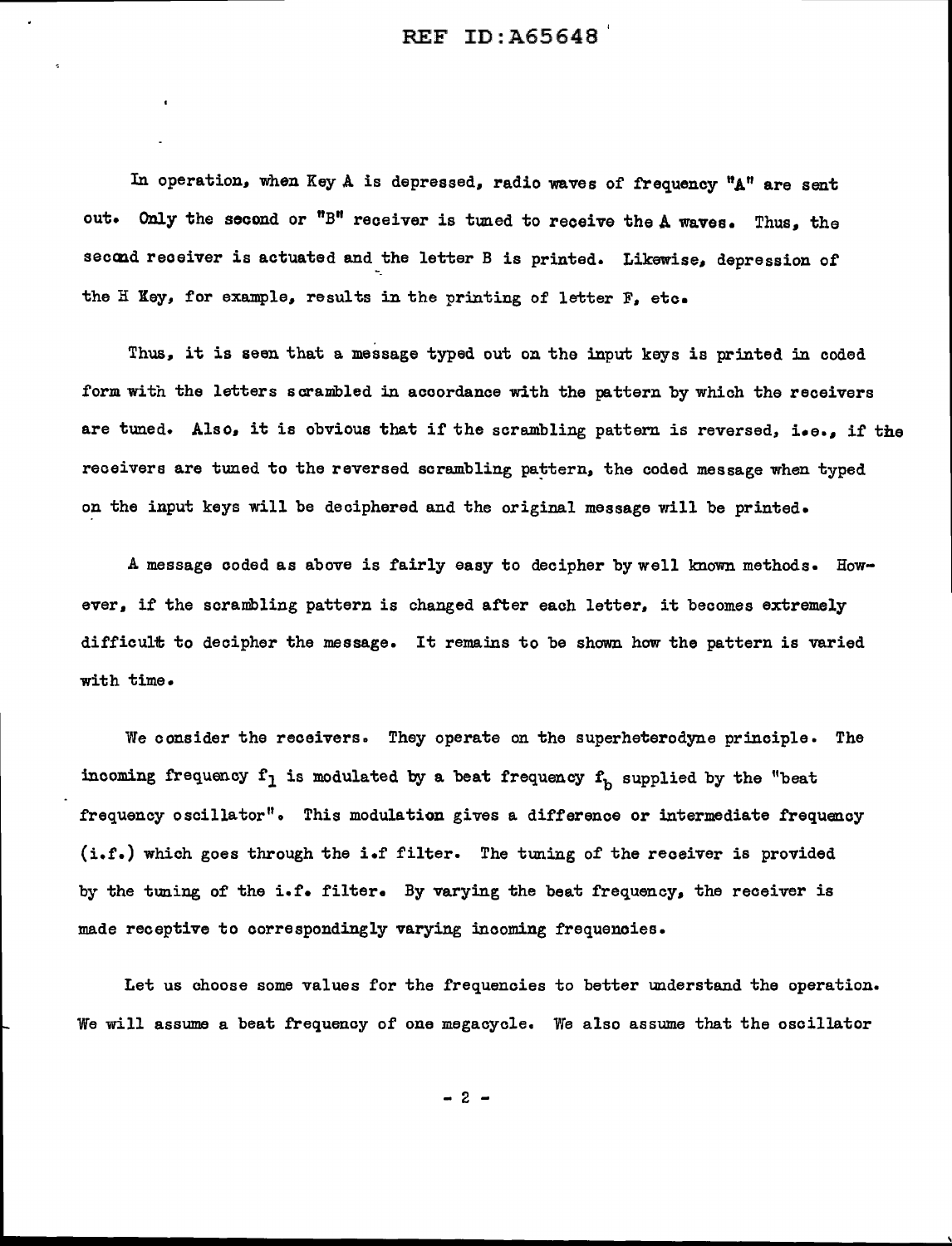frequencies range from 1.5 mc. to 1.760 mc. This provides a 10 kilocycle separation between adjacent letter oscillators or a total spread of 10 X 26 or 260 kilocycles.

Now, for example, if the B frequency  $f_b$  is 1.51 megacycles, then the i.f. of the C receiver (which is tuned to it) is tuned to 510 KC (1.51 ~ l.O mo.) and striking the B Key will print the letter C. The signal from the A oscillator will also be present in the input of the C receiver but will give rise to an i.f. of 500 KC which cannot get through the i.f. filter (band width less than 10 KC). Nor can the signal from the C oscillator get through since this would give an i.f. of 520  $KCS$ .

With all the filters tuned to the proper frequencies according to the pattern the one beat frequency maintains all of the i.f. frequencies in proper relation for<br>passing through the filters. Now, suppose we vary the beat frequency by 10 KC. This will shift the reception of each receiver by 10 KC. and thus change the key or scrambling pattern.

Using the example given above, consider that the beat frequency is changed to 0.99 mc. Then.f<sub>h</sub> - f<sub>h</sub> equals 520 KC. instead of 510 KC. and the D receiver will now respond to the B oscillator to print the letter D. This is a shift of one letter in this case but the next shift in beat frequency by 10 KC., i.e. to 0.980 mo., will match the output of the B oscillator to the tuning of the A receiver (i.f = 530 KC.) and the letter A will be written when B key is pressed.

These examples are for the particular scrambling pattern shown in Figure 1 but they serve to illustrate the changing of this pattern as the beat frequency is changed. Thus, we have a simple means of varying the scrambling pattern. It is equivalent to

- 3 -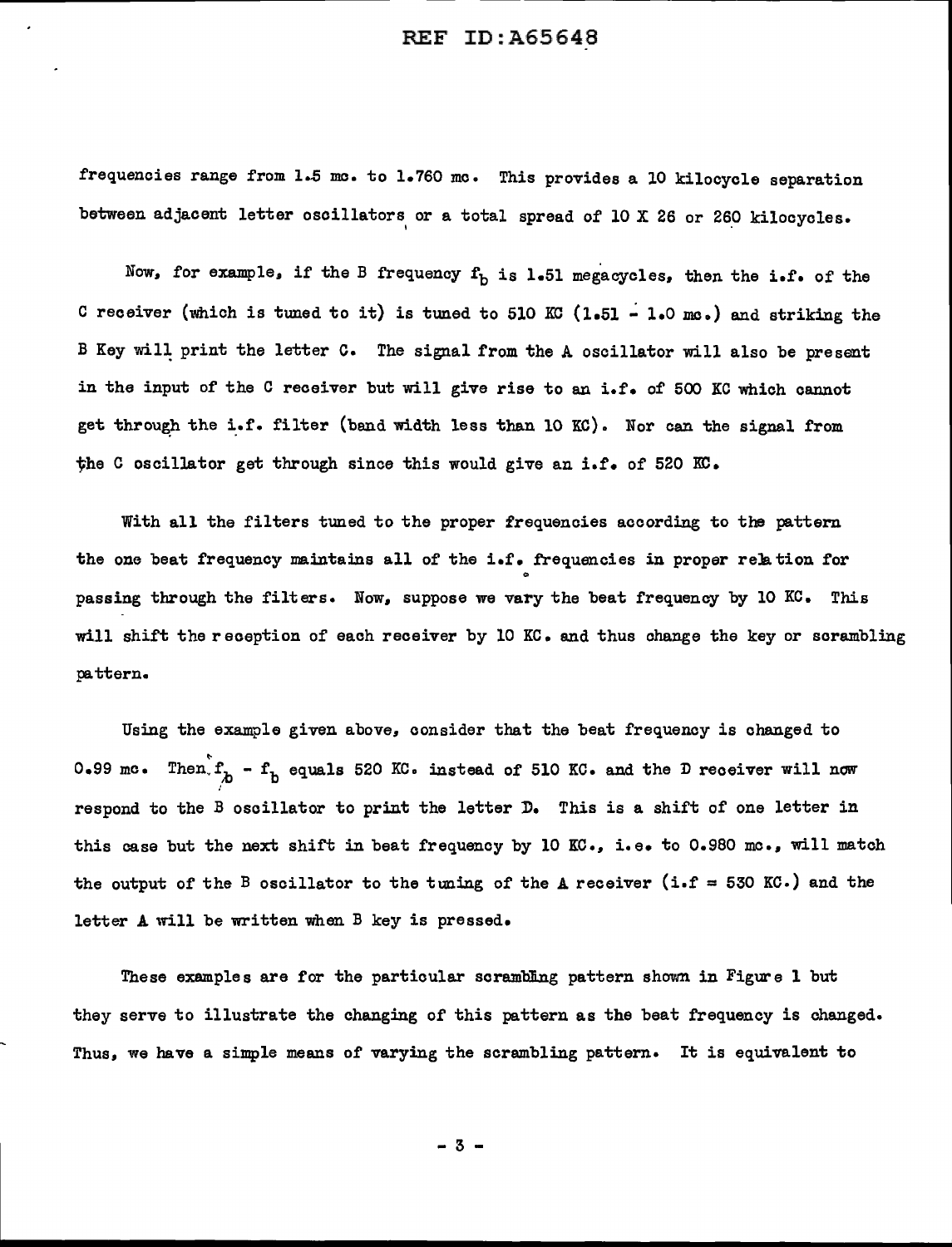changing the arrangement of 26 different connections by a single control.

Figure 2 and 3 show the different patterns that would be obtained with this machine if we had only 10 inputs. The top row of numbers represents the 10 oscillators and the bottom row the 10 receivers. The connecting lines show the effective paths of the radio waves or the equivalent connections. Starting with the arbitrary pattern labelled 1 on Figure 2 the scrambling patterns are shown that would result from changing the beat frequency by 10 steps of 10 KC each.

Going back to Figure 1, we find that the oscillators have frequencies ranging from 1.51 mo. to 1.760 mo. and of course the receivers must be tuned through this same range so that there is a receiver tuned to each oscillator. Now, when we decrease the beat frequency by 10 KC. (or one step) one receiver will be tuned 10 KC above this range and will thus not receive a signal. It is obvious that we must have two i.f. filters for this receiver tuned 260 Kc. apart so that it will receive the correct signal. Similar reasoning shows that all receivers must have double i.f. filters to provide continuous operation through the cycle of patterns. It is equivalent to repeating the alphabet with 26 more receivers since the frequency of the last letter does not come out adjacent to the first.

The cycle of operation for the beat frequency oscillator follows a saw tooth pattern in which the frequency decreases by 26 steps and then flies back to the original pattern to start the cycle again. A rotating condenser plate stepped around by a pawl and ratchet, one step for each letter typed, provides a simple means of varying the beat

- 4 -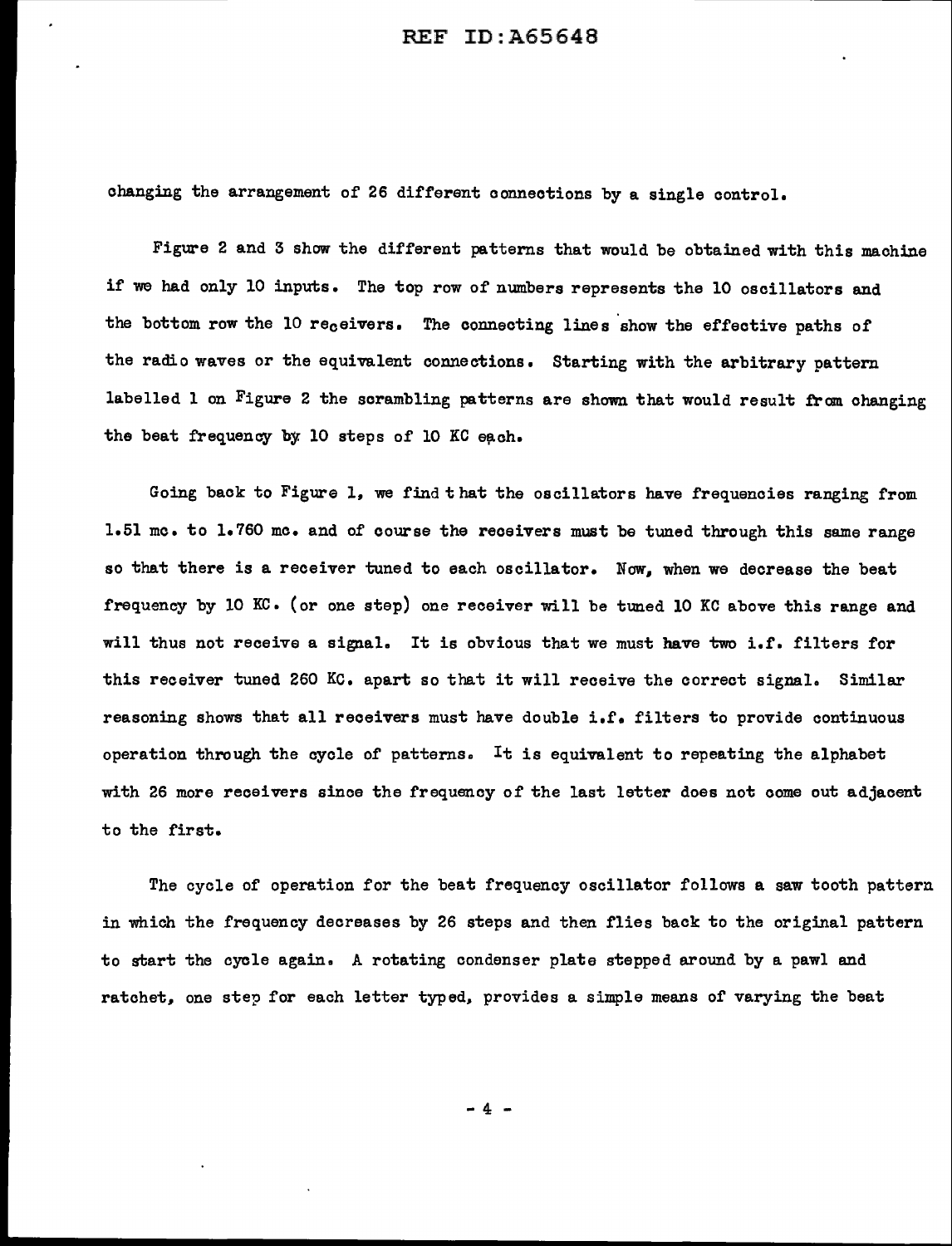frequency. There is an all electronic equivalent of this which would not have the limitation in speed imposed by mechanical action. It consists of a reactanoe tube connected to change the reactance of the tuned circuit of the beat frequency oscillator which tube is operated by an electronic counting stepping circuit, a number of forms of which are well known.

To set up the original pattern for the highest beat frequency one must set the tuning of the 2 X 26 i.f. filters. These filters may be of very simple form consisting of only a coil and condenser so that varying either the inductance or capacity serves to tune the filter. Mechanical coupling between the two components of a pair of filters is readily provided.

The oscillators would be very simple and could contain only one-half a vacuum tube each. That is, only 13 double triodes would be needed. Alternately, 26 transistor oscillators would suffice. For the receivers it might be possible to get by without vacuum tubes and to use two semiconductor diodes per receiver, one for modulation and one for detection. Alternately, one could use a single converter-diode vacuum tube for eaah receiver. The beat frequency oscillator would require only one or two vacuum tubes so that the total number of tubes or transistors would not be very large for the whole machine.

No provision would be needed for the paths of' the radio waves. The coils of the tuned circuits could act as antennae and all of' them could be enclosed in the same small shielded space for proper transmission between oscillators and receivers.

 $-5 -$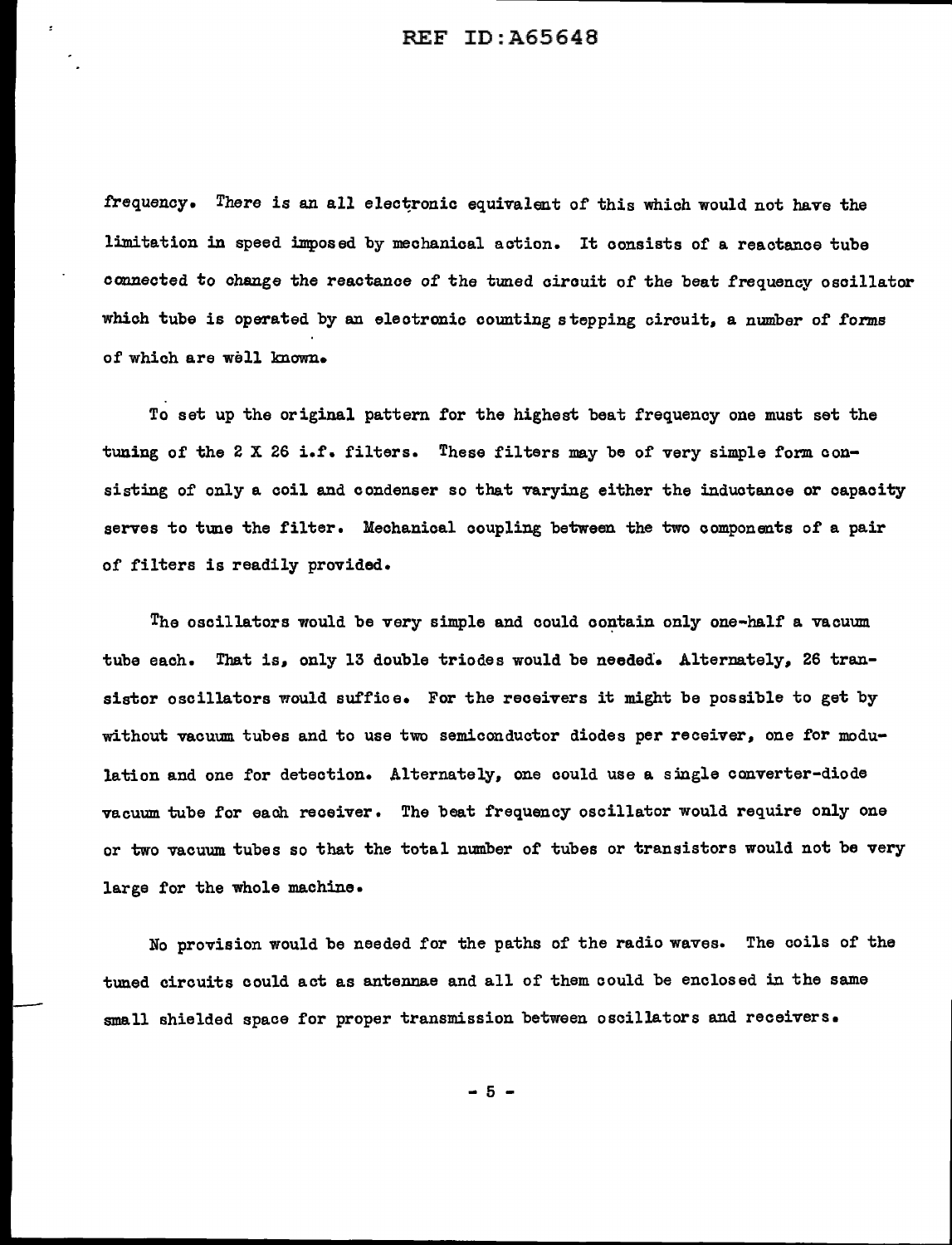To further increase the secrecy of the coded message, several of these machines could be used in tandem with different scrambling patterns in each. For this type of operation the signals out of the receivers of the first machine would operate the oscillators of the next machine and only the receivers of the last machine would operate the printing type. The stepping of the beat frequency oscillators of all of the machines would be in synchronism.

For deciphering a message, the scrambling pattern of which was unknown, it would be of advantage to change the initial scrambling pattern at the start of each stepping cycle in a time that is short with respect to the time of one step or shift in beating oscillator frequency. This appears to be possible by providing the receivers with individual beat frequency oscillators which may be set to a pattern by 26 separate inputs and which are connected together so as to step together. The description of this machine requires another memorandum.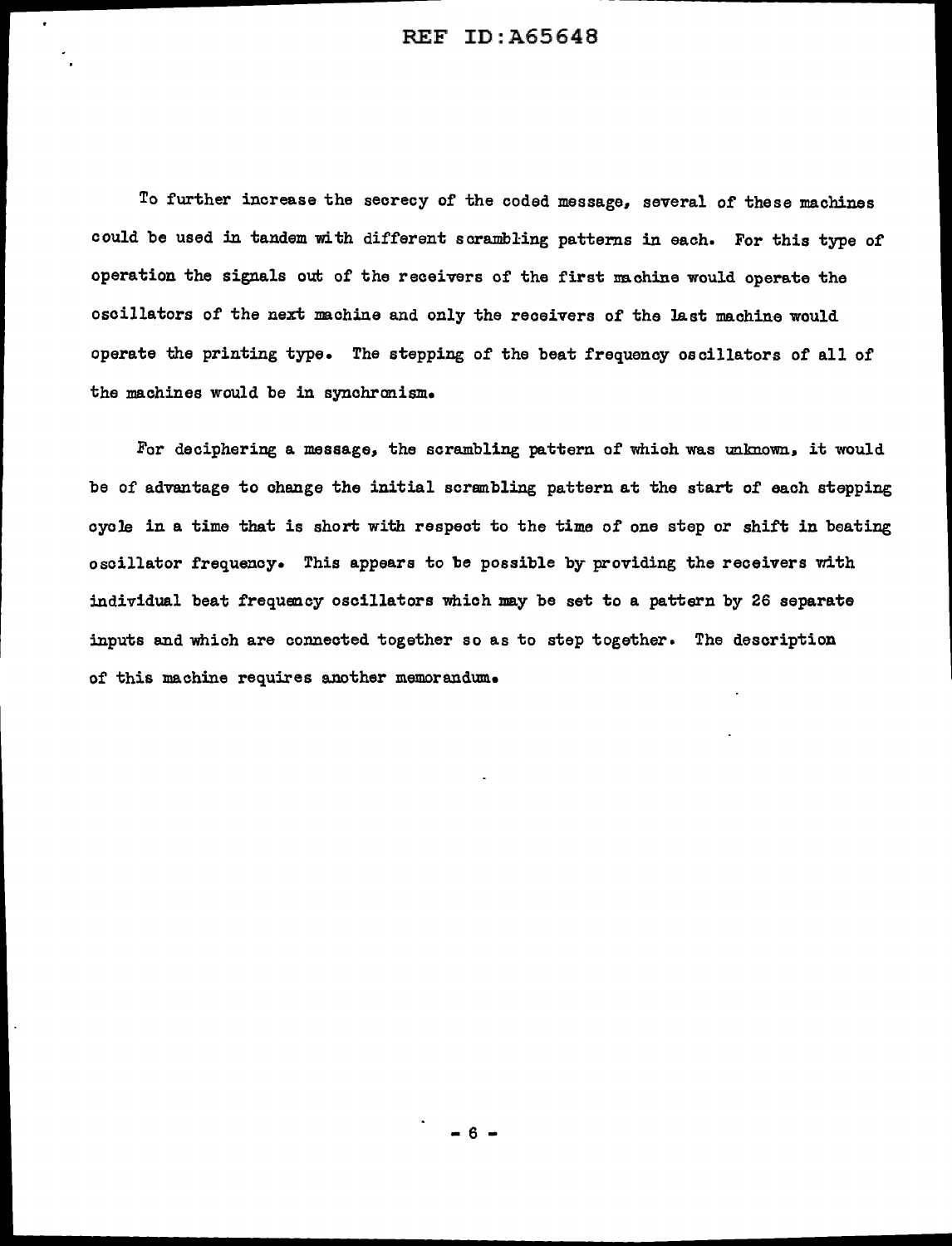

 $A - i - 5 - 127$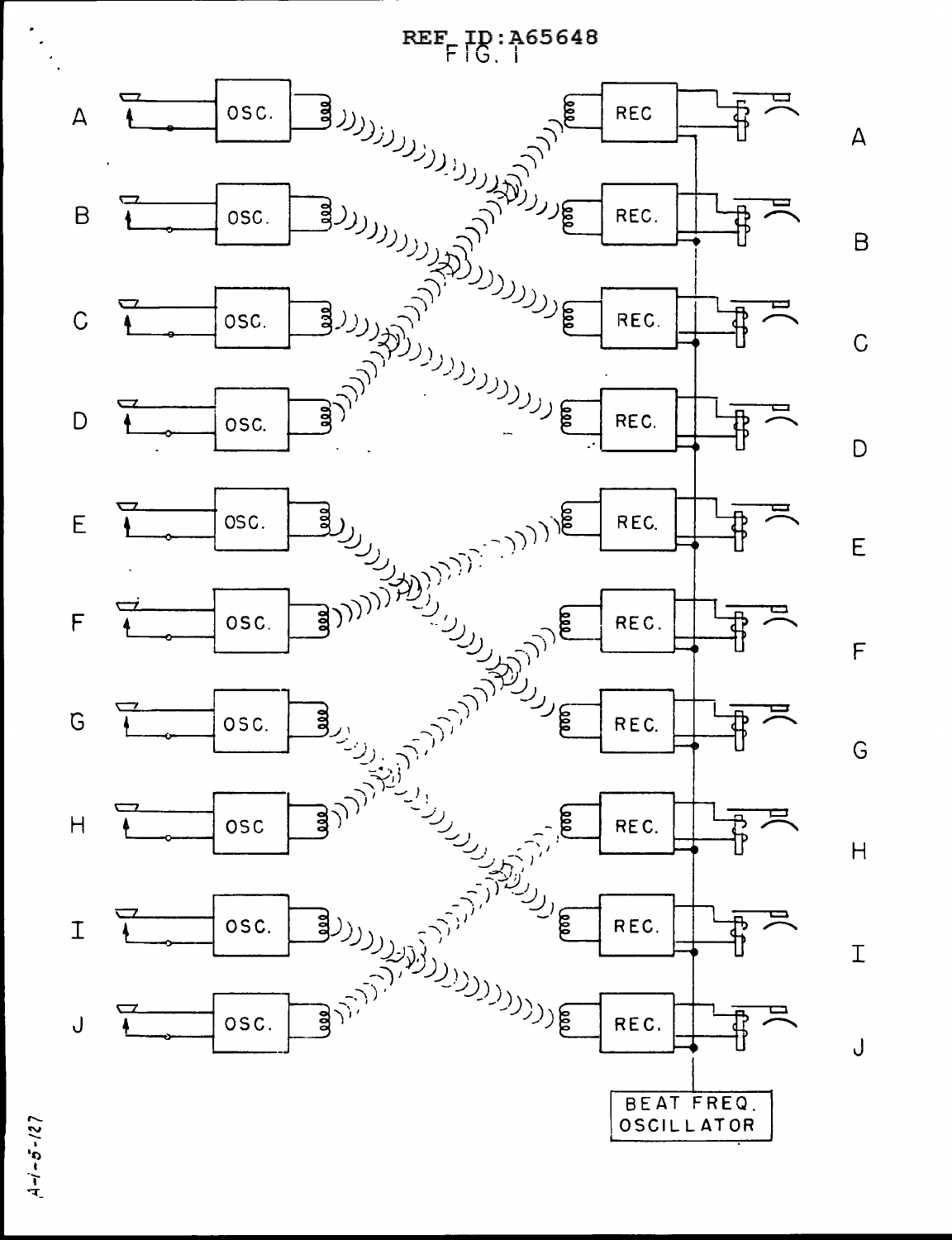











..

 $\epsilon$ 

 $\ddot{\phi}$ 

2/-5°. q:'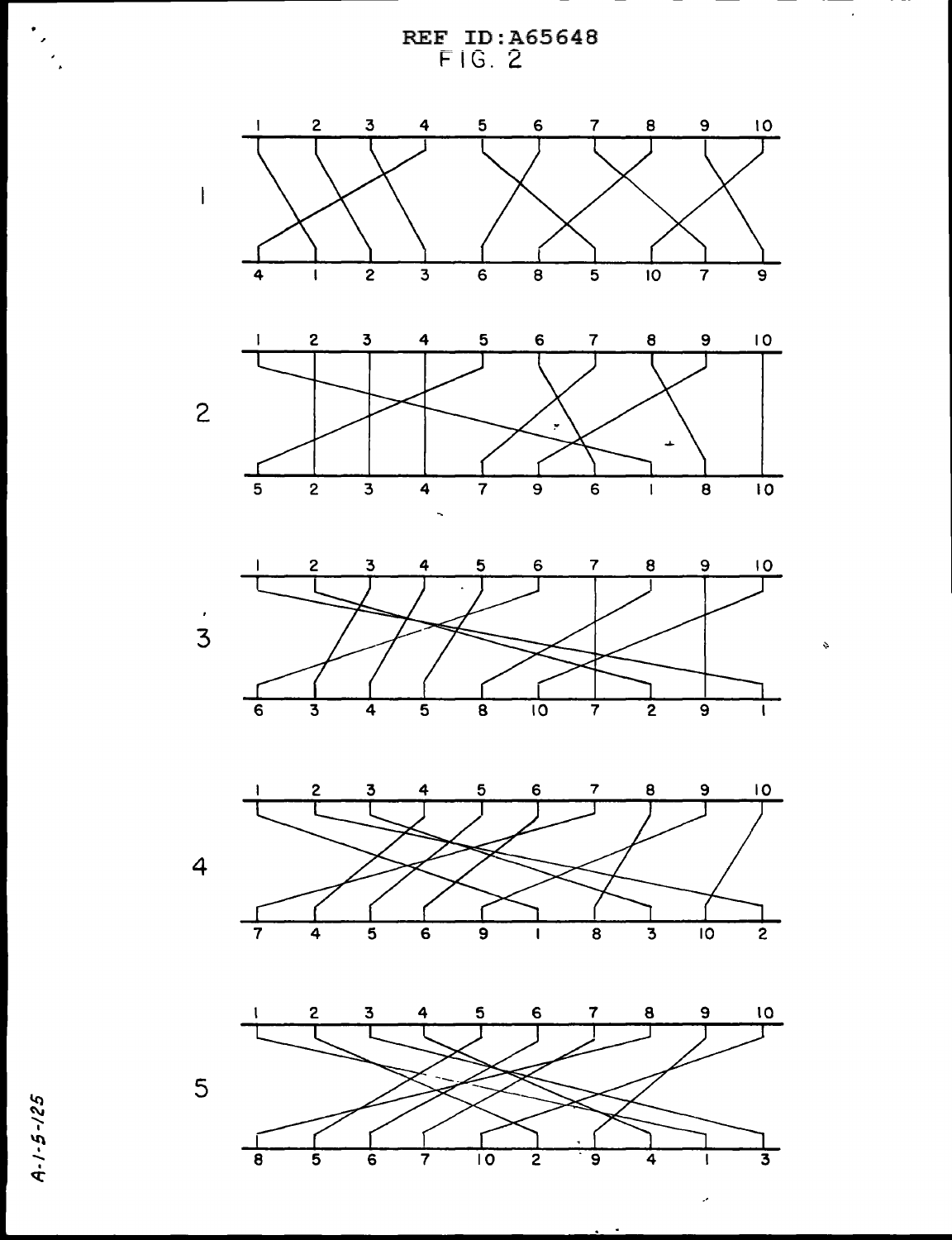

 $A - 1 - 5 - 126$